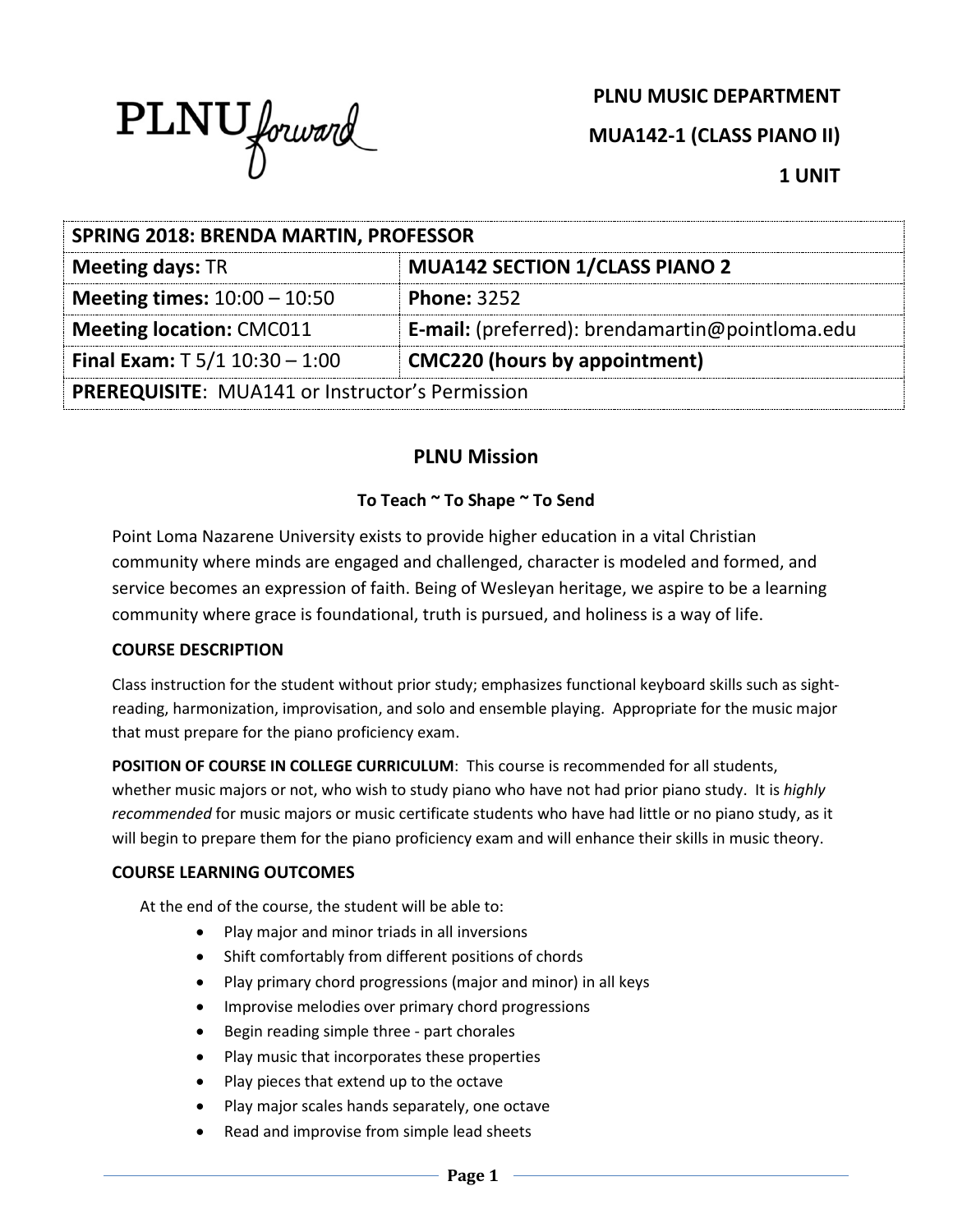#### **GROUP PARTICIPATION**

The goals of the class are dependent upon the class helping each other to achieve these goals. Throughout the course of the semester you will have the opportunity to participate in community by helping each other. This includes working in groups, being on time, and being respectful of each other's time. On the rare occasion that you might arrive after the class is in session, please show courtesy to your classmates and the professor by slipping in quietly and taking your seat. Please be careful not to disrupt the activity that is going on by interrupting in order to find your place. Rather, try to join in as best you can and wait until there is a break before you ask a question of your neighbor or the professor. Questions are always welcome. If you are struggling with the material, please talk to me after class so we can make an appointment.

### **REQUIRED TEXTS AND RECOMMENDED STUDY RESOURCES**

All course materials will be available on the website: [www.eNovativePiano.com](http://www.enovativepiano.com/) . In lieu of a textbook, you will be required to purchase a subscription that will give you access to the site for the entire semester. Many of the materials on this site are multimedia, but you may wish to print out the "printable" documents and assignments and keep them organized in a notebook. For instructions on how to purchase the required subscription, go to the Canvas website for this class and open the document: eNP Student Information (1).pdf. Everyone must be registered for the online text by the next class session. You must purchase access to the online text in order to take the class.

### **COURSE SCHEDULE AND ASSIGNMENTS**

REQUIRED MATERIALS: You must bring a laptop or iPad to class, along with a pair of earbuds for doing in-class work in groups and on your own. All material from the lessons may be printed up and brought to class, you will need access to the website for in-class activities. Other materials, such as the syllabus and any additional handouts or links will be uploaded to "Canvas." Bring a pencil and all course materials to class!

SCHEDULING: Homework will be assigned through CANVAS for this class. Check Canvas frequently for due dates and assignments. Assignments must be done BEFORE coming to class. In case of absence, each student is responsible to keep up with the class assignments.

#### **ASSESSMENT AND GRADING**

METHODS USED IN THE COURSE: Students enrolled in MUA141 will achieve the objectives of the course through multiple methods:

- Class attendance, discussion, and participation in group and individual activities
- Quizzes, both in class and through video upload
- Outside practice and work on assigned course material through the web-based text
- Graded performances, both live and through video upload
- Full participation in the class is expected. Students must be fully engaged with the class in order to receive credit for class participation, which counts 10% of the grade.

PRACTICE AND PRACTICE ROOMS: The practice rooms are located in the basement of Cooper (the floor you are on). To check out a key to a practice room, students must report to the main desk on the first floor of Cooper. A student I.D. is required. Students are expected to practice at least 3 hours per week outside of class. It is likely that some students will require more practice than others in order to be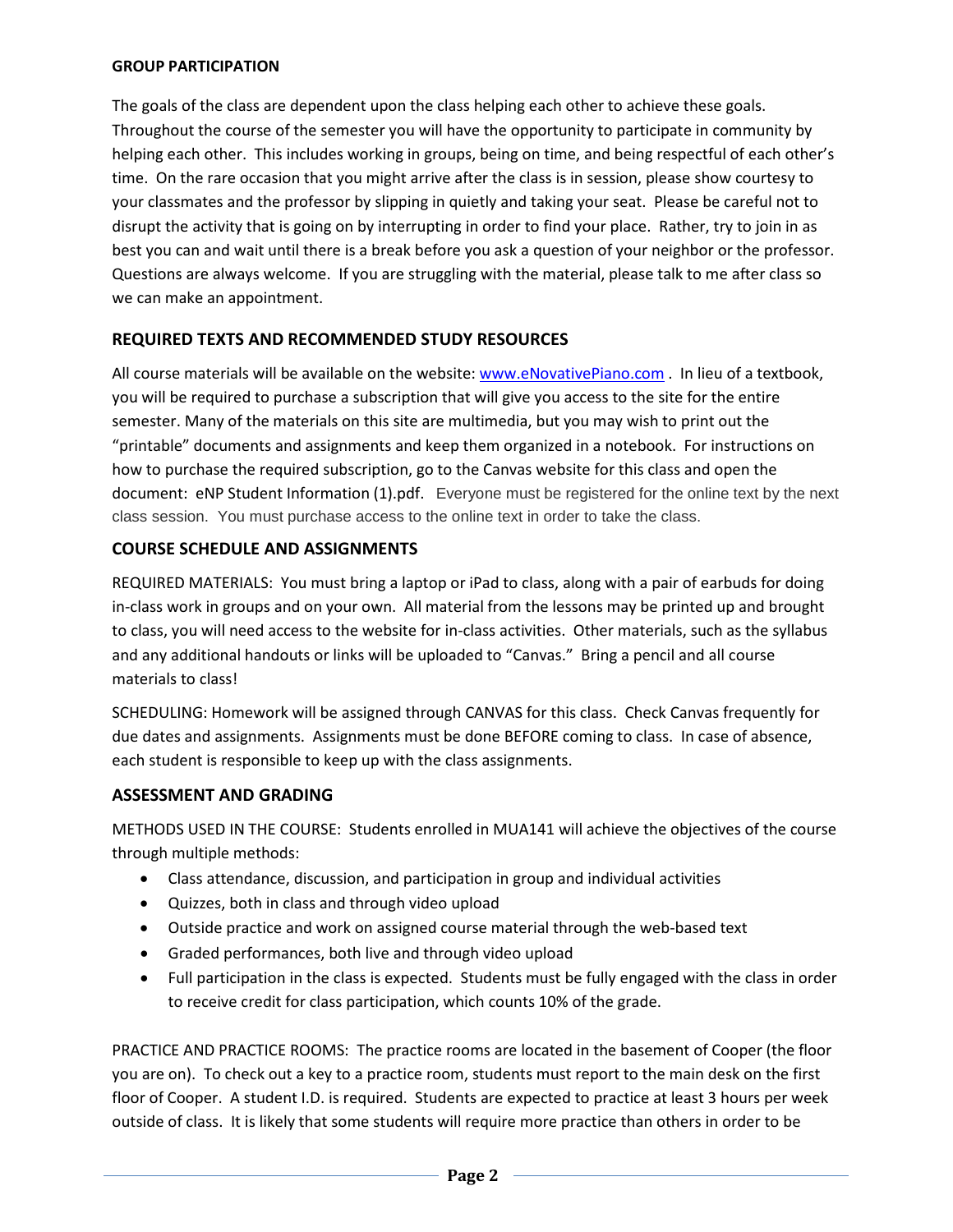adequately prepared for each class. You must keep a regular practice log on eNovative (whenever you practice a piece you must log your practice time). I will check this throughout the semester, and this practice log will determine 5% of your grade.

QUIZZES AND EXAMS: Quizzes will be given frequently (announced and unannounced). Playing quizzes will include repertoire, chords, scales, sight-reading, and other exercises. A midterm and a final exam will also be given. There will be three prepared performances in which students will prepare a piece (from a list of choices) to perform for the class.

MAKEUP POLICY:

- Quizzes are often given at the beginning of class do not be late! If you come after the quiz is given you may not be allowed to take the quiz.
- Only one missed quiz can be made up; however, the lowest quiz score will be dropped at the end of the semester. Please save this drop and makeup for when you really need them (such as illness, etc.)
- Mid-term exams or in-class performances WILL NOT be made up unless missed due to illness or family emergency, and the professor must be notified in advance by e-mail.
- Performance grades will not be dropped.
- You must take both the mid-term and final exam in order to pass the class.

| Final grade determined as follows:     | Grading scale: |               |
|----------------------------------------|----------------|---------------|
| 5% Practice logs/participation         | A=93-100       | $C = 73 - 76$ |
| 5% Attendance                          | $A = 92 - 90$  | $C = 70 - 72$ |
| 10% 3 In-class performances            | $B+=87-89$     | $D+=67-69$    |
| 30% Quizzes (some live, some uploaded) | $B = 83 - 86$  | $D=63-66$     |
| 25% Midterm                            | $B = 80 - 82$  | $D = 60 - 62$ |
| 25% Final                              | $C+=77-79$     | $F = 0 - 59$  |

# **INCOMPLETES AND LATE ASSIGNMENTS**

All assignments are to be submitted/turned in by the beginning of the class session when they are due—including assignments posted in Canvas. Incompletes will only be assigned in extremely unusual circumstances.

# **FINAL EXAMINATION POLICY**

Successful completion of this class requires taking the final examination **on its scheduled day**. The final examination schedule is posted on the [Class Schedules](http://www.pointloma.edu/experience/academics/class-schedules) site. No requests for early examinations or alternative days will be approved.

NOTE: The following policies are to be used without changes: